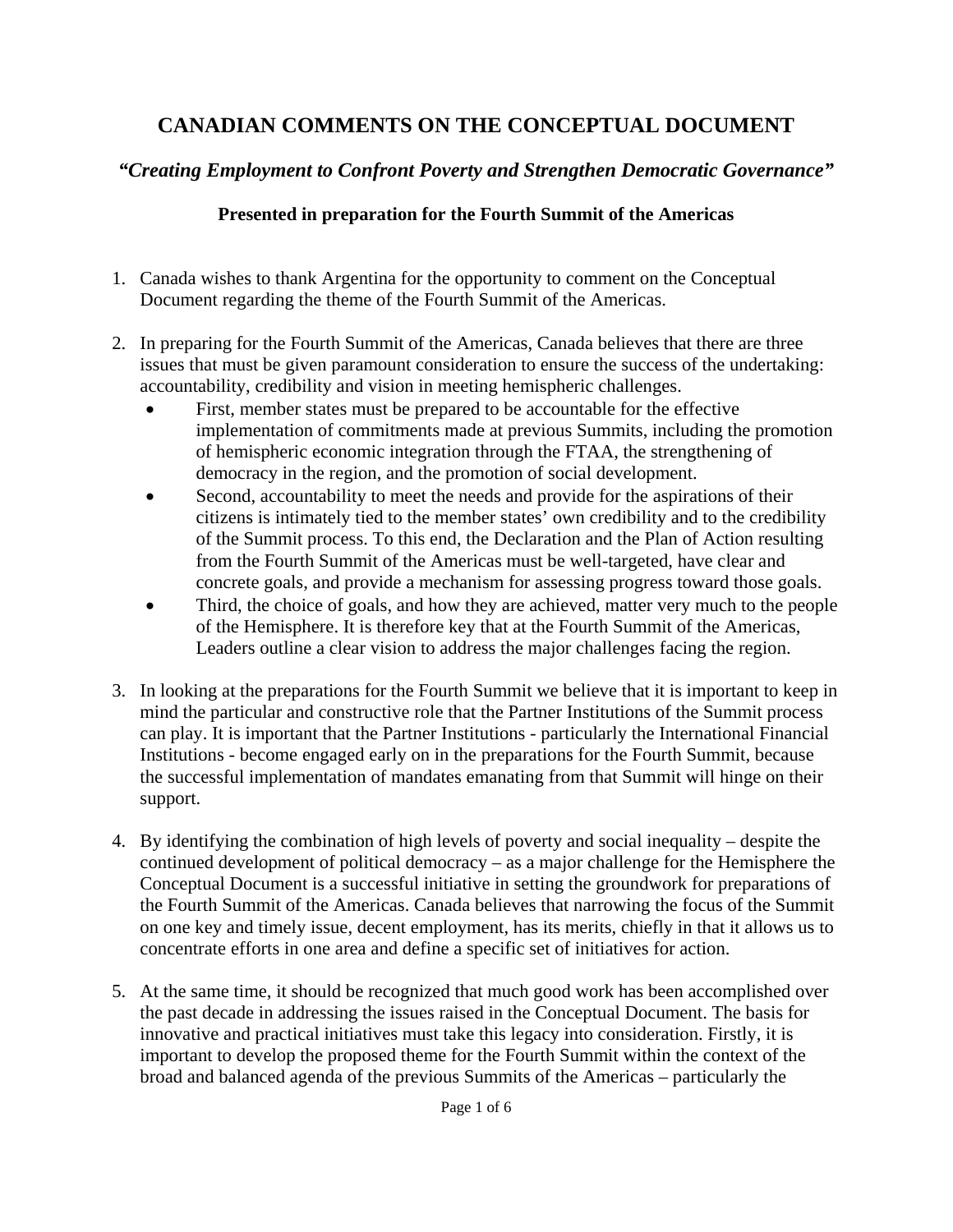Special Summit of the Americas in Monterrey – and to build on their agendas, including commitments made to create an FTAA, to strengthen democracy (*inter alia*, through the Inter-American Democratic Charter) and to promote social development. Secondly, Canada believes it is important that the Millennium Declaration and the Millennium Development Goals be identified as one of the pillars guiding the preparation, the deliberations and the final results of the Fourth Summit. Thirdly, innovative and practical initiatives coming from the Fourth Summit should build on other previous collective efforts, such as the Monterrey Consensus and the ILO World Commission Report on the Social Dimension of Globalization.

- 6. In this respect, it is particularly useful to bear in mind the approach which has been at the heart of the success of the Summits of the Americas: a focus on the interrelations which have been built into the agenda of the Summit. Any Declaration or Plan of Action resulting from the Fourth Summit should keep in mind these integral linkages, such as those referred to in paragraph 5 of the Conceptual Document, to which we would add, democratic governance, the promotion of cultural diversity, gender equality, justice, promotion of social development and the multidimensional aspects of human security.
- 7. In the same vein, particular attention should be given to complementary processes now underway in Inter-American fora such as the efforts to develop a Social Charter under the aegis of the OAS, the holding of the Second Indigenous Peoples Summit of the Americas, and the efforts of the Inter-American Conference of Ministers of Labour, which strongly emphasizes the link between prosperity, economic growth, and job creation.
- 8. In addition, the Summit process has consistently recognized the importance of the link between human health and environmental quality. Environmental degradation contributes to poverty and disease. In Canada's view, continued coordinated efforts by the health and environment sectors in the hemisphere aimed at enhancing the environmental health of workers and their families should be included as a key strategy to support the Summit theme.
- 9. In order to be successful, the Fourth Summit should create institutional settings in which civil society and relevant private sector interlocutors can act as partners with government to deliberate and produce strategies aimed at job creation, as government action alone will not be sufficient to provide equitable employment growth. Similarly, other sectors of the formal economy, such as community and cooperative enterprises (which also encompass an ecologically-sustainable approach to economic development), can support a more democratic governance structure, strengthen the participatory capacity of the extremely poor, and often help to provide some measure of community stability and employment in crisis situations, thus helping to reduce socio-economic disparities within the region.
- 10. These interrelated issues play an important role in poverty reduction and democratic governance as well as in generating equitable employment. Governments should continue to strengthen interrelationships in these fields at government, civil society (including academic) and many other levels in order to share expertise and best practises. A prime example of this is in the area of juridical assistance, where countries now have a common, secure network over which legal assistance can be shared among government experts.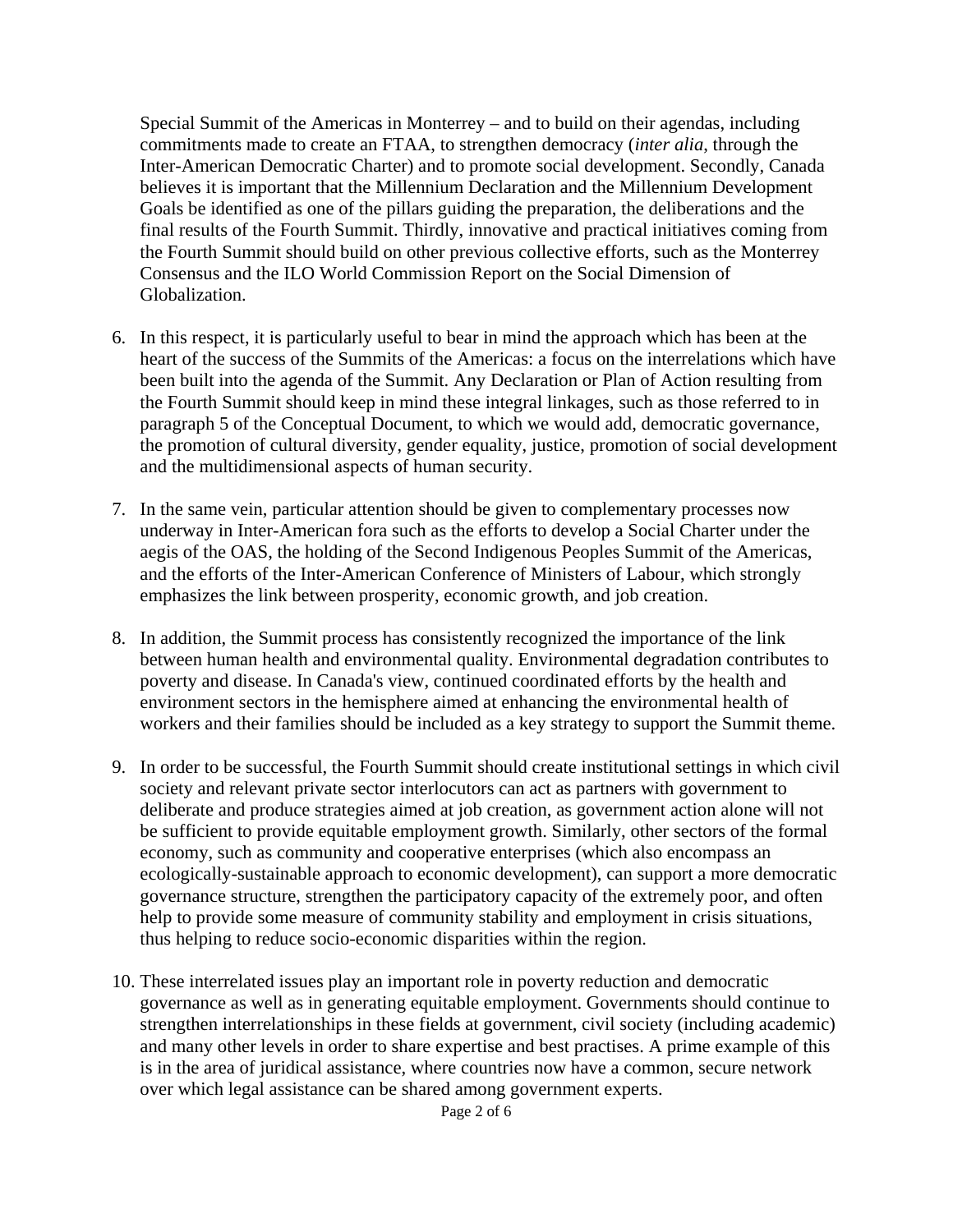- 11. Canada also believes that it is important to emphasize the importance of giving the labour dimension a central place in economic policy making, bearing in mind that social exclusion, unemployment, and growing informal sectors create tremendous obstacles to prosperity and fairness. A key issue is labour mobility; programmes must be designed to manage migration in the region, keeping in mind both economic needs and demographic realities to ensure that the international movement of people contributes to social and economic stability, and consequently, regional security and progress. The links between migratory movements and development in all its aspects, including education, health and economic issues, should be considered through an interdisciplinary approach.
- 12. In developing an approach to promote the creation of employment we believe that there are several key factors which should be considered and integrated into policy objectives. These include, among others:
	- economic growth with equity encouraged by the appropriate regulatory policies;
	- governance (more efficient government, markets), especially effective regulation;
	- improved mechanisms for dialogue and partnerships between all sectors (governments, private sector, international institutions and civil society, including workers' organizations), and recognition that the state must create a positive regulation and investment climate for all businesses;
	- targeted action for vulnerable groups that may include women, children, unskilled labour, indigenous groups, youth and young adults (15-24) and the disabled;
	- implementation of international rights and labour principles to foster quality, wellpaying work, and promotion and protection of the rights of all workers, in particular those of working women;
	- development of new mechanisms to increase the effectiveness of projects and other technical assistance designed to build the capacity of smaller economies and their institutions to effectively implement labour laws and standards to foster equality of opportunity with respect to gender, among others, in strategies to promote employment, training, life-long learning and human resource development programs with the objective of promoting access to more and better employment in the new economy;
	- promotion of corporate social responsibility;
	- national efforts toward achieving the Millennium Development Goals;
	- development of highly productive workforces, notably through the protection and enforcement of internationally-recognized labour rights and the promotion of fair, safe, healthy, stable and cooperative work environments;
	- capacity building for labour administrations to support the development and implementation of inclusive employment policies and services, and the effective enforcement of labour laws;
	- the contribution of the private sector to employment and decent work; and,
	- the importance of strengthening cultural diversity and cultural values.
- 13. Attention should also be given to developing viable, sustainable, urban and regional development policies, in addition to rural development, as much of the hemispheric economy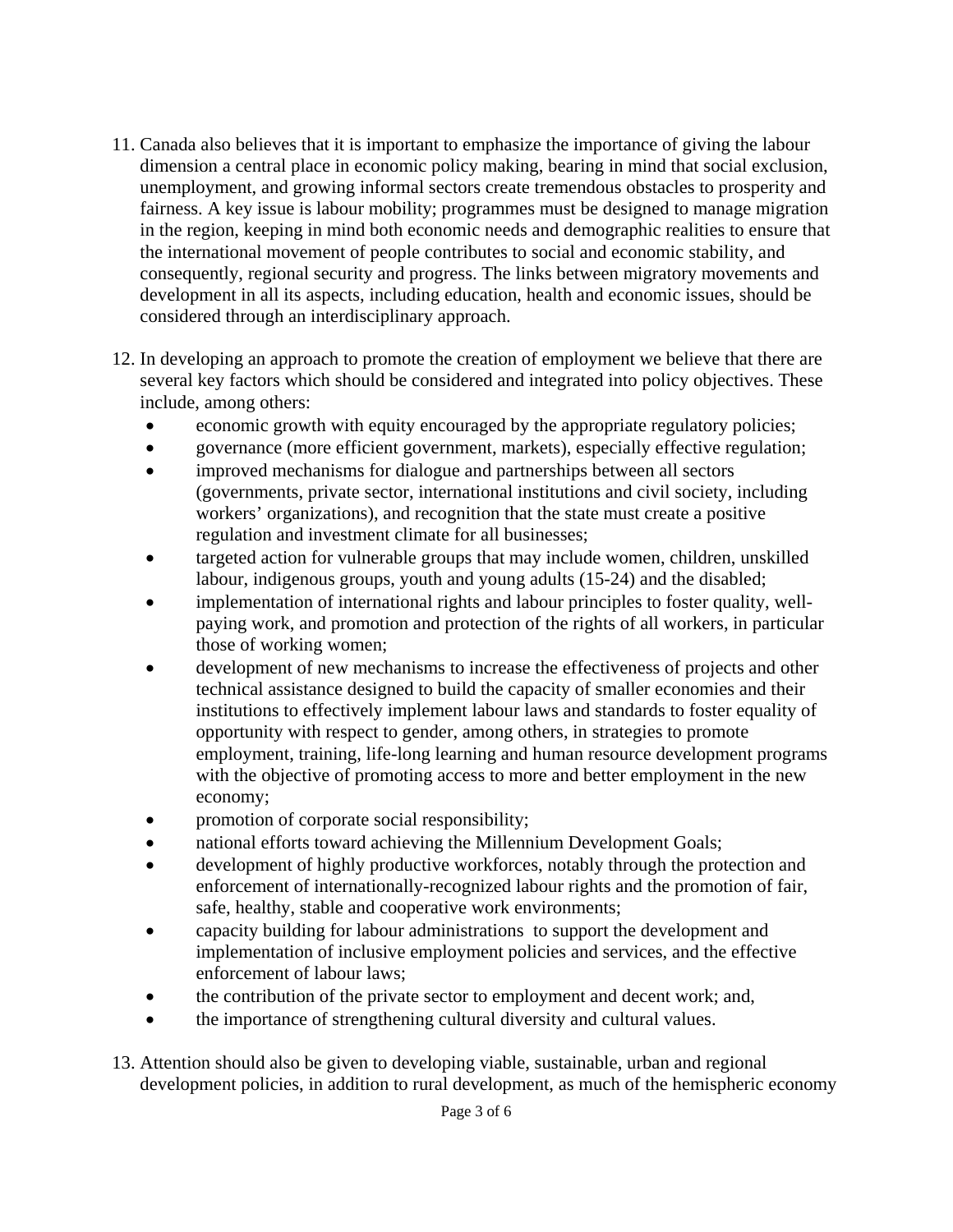and the creation of jobs occurs in metropolitan areas, which are the primary destination of migrants and the source of new employment creation.

- 14. Strengthening government institutions will continue to be one of the key factors aiding the creation of quality, well-paying gainful employment. Institutional features not mentioned in the Conceptual Document that need improvement include: increased government transparency (such as making public the progress reports on key growth indicators); efficiency, accessibility (e-government) and connectivity. This last item is particularly important since it underlies and can enhance all of the other institutional features. In this regard, a concerted, top-down, government-wide approach is required to implement a connectivity policy because the issue is cross-cutting and does not easily fit into the traditional hierarchy of government ministries.
- 15. A key governance issue required for job creation will be improved tax systems, including collection and enforcement mechanisms, that do not create entry and operating barriers for informal entrepreneurs. Governments will need to broaden their tax base and demonstrate to their citizens the benefits associated with a transparent collection agency and social program delivery process.
- 16. The issue of property rights must be addressed. Access to credit, especially for operators of micro, small and medium enterprises, often hinges on mortgaging their property. Clarifying property rights and establishing an appropriate legal framework based on well-recognized private international law instruments will open up huge opportunities for disenfranchised owners of smaller businesses.
- 17. In Canada's view, the linkages between education, science and technology, connectivity, capacity building, e-literacy, community economic development, employment, poverty reduction, incorporation of the views of indigenous peoples, democratic governance, social development and incorporation of a gender perspective in sustainable employment policies have all to be well-reflected in our approach to the theme of the Summit.
- 18. In fighting poverty, it is also important to include commitments that promote further structural reform to improve infrastructure, create flexible labour markets, and generate policies that support the creation and operation of small- and medium-sized enterprises. For example, attention should be paid to increasing the efficiency of the regulatory environment in relation to investments on infrastructure. In this regard, the model laws and legislative guides on this matter developed by the United Nations Commission on International Trade Law may be a good point of departure.
- 19. Canada supports the call made in the paper for developing an integrated approach that incorporates a gender perspective in labour and employment policies. Women are involved in a substantial percentage of SMEs. Specific actions to promote gender equality should include initiatives to support reliable access and availability of sources of capital and financing, and commercial or banking policies that do not discriminate against women. Action is needed to remove structural and legal barriers as well as stereotypical attitudes to gender equality at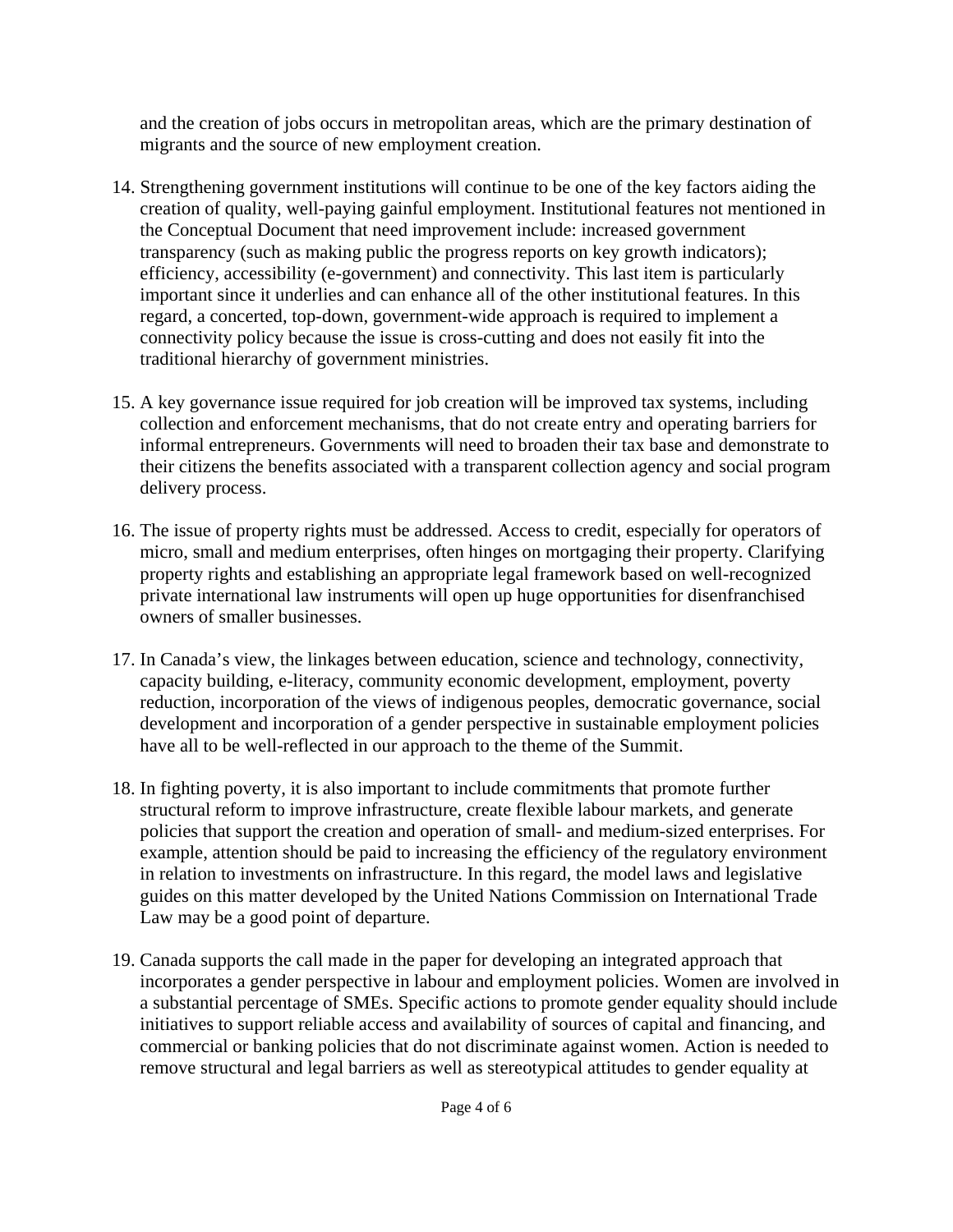work in order to allow women to move into the productive sphere. Social policies and programs must address, *inter alia*, gender bias in recruitment; working conditions; occupational segregation and harassment; discrimination in social protection benefits; women's occupational health and safety; and unequal career opportunities. Special attention should be given to the need for child care programs, which would allow parents with young children, particularly women, to enter the work force.

- 20. We believe that employability, training and development of skills, in particular in ensuring access to training, are important areas for specific initiatives. Such measures should focus, as a priority, on the most vulnerable groups to have an impact on poverty alleviation. Actions to be undertaken in this area should also promote recognition of the social and economic contribution made by the unpaid work performed by women, predominantly in the home (including childcare, care for seniors), and consider providing innovative social safety nets in conformity with national law. Similarly, social and/or employment benefits (taxation, pensions, insurance schemes etc.) should be recognized as important institutional supports to be put in place by governments, as well as literacy and other educational or training schemes to assist those attempting to enter the formal workforce. Other specific initiatives related to human capital should include improving the functioning of labour markets, bringing out the productive potential of workplaces, and protecting the fundamental rights that make all this possible.
- 21. Considering the possible impact on economic growth and employment of factors outlined in paragraph 21 of the Conceptual Document (protectionism, external debt, international financial architecture), Canada advocates a constructive approach in dealing with these factors which focuses, for example, on the promotion of trade liberalization and underlines the benefits associated with trade and investment liberalization, sound debt management and the contributions of the IFIs, as well as promotion of regional economic integration.
- 22. With respect to the issue of innovative financial mechanisms for expanding public investment in infrastructure and the proposal of a regional trust outlined in paragraph 23 of the Conceptual Document, Canada believes that these proposals would have to be evaluated in terms of their direct impact on employment and poverty reduction. In our view, it is not necessary to change the IMF's rules of fiscal accounting to treat infrastructure expenditures as investment rather than current expenditures. Such an approach could lead to 'creative' accounting practices and discriminate against private involvement in infrastructure. Alternative methods to promote public investment include exempting investment made by commercially run enterprises, and fostering public private partnerships.
- 23. With respect to trade policy issues, particularly those relating to market access for exports, Canada believes that progress in the FTAA is necessary to realizing progress in the Summit of the Americas process, as the FTAA is the key economic vehicle for realizing the broader objectives of the Summit of the Americas. We are committed to work for the success of the FTAA negotiations, as well as those of the WTO Doha round where we are seeking the elimination of export subsidies for agricultural products, the elimination of trade-distorting